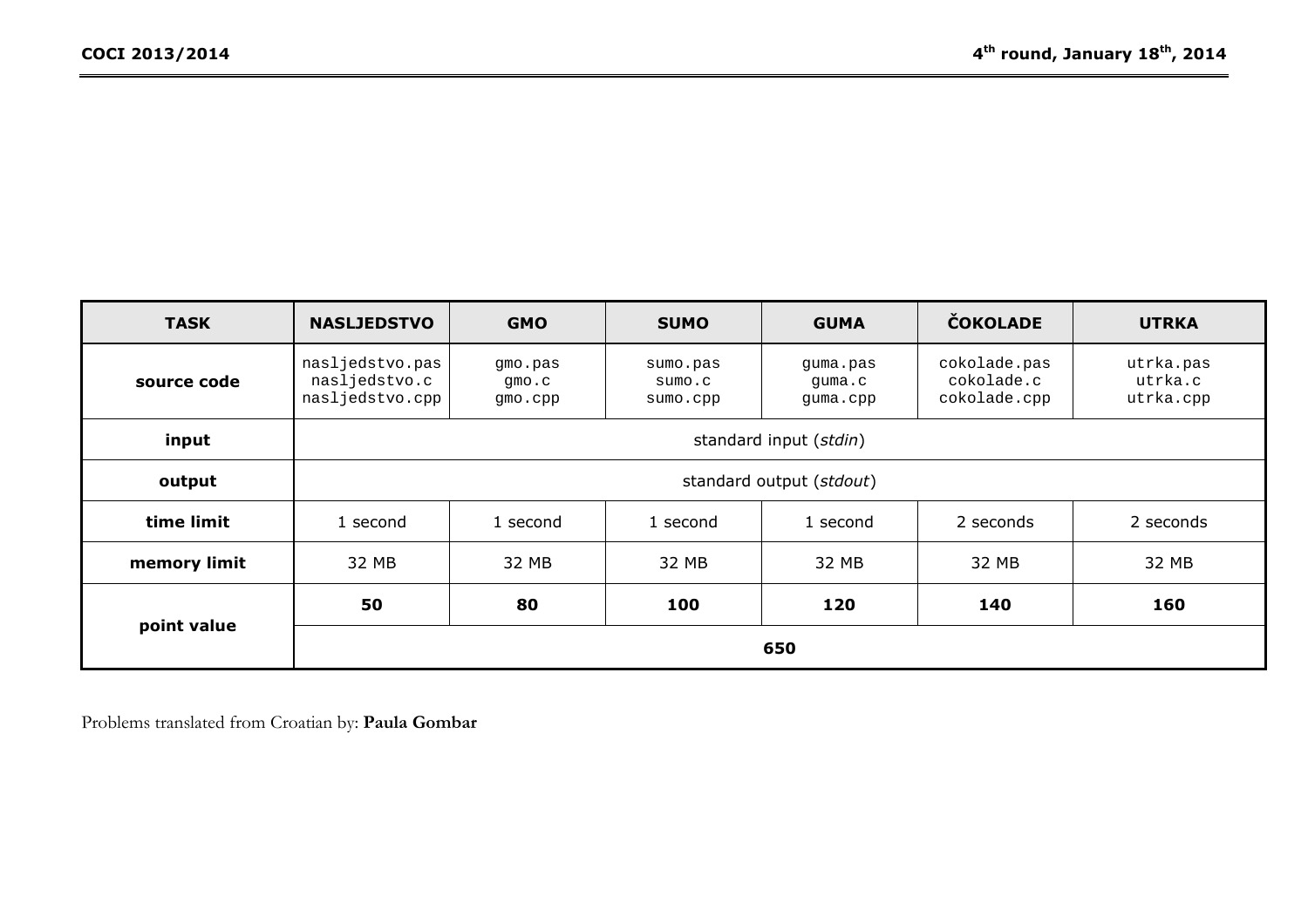A wealthy estate owner is so old that she's at that point in her life when she can't help talking funny. That is, naturally, the reason why her loving **N** daughters have started discussing their mother's heritage.

The youngest is sick and tired of just talking, so she conveniently decided to grab a hold of her share of the heritage. She knew exactly where her mother keeps her golden medallions – inside a thick sock in the third drawer next to the mirror in the hallway! The cunning daughter found this pile of medallions, split it into **N** equal parts, claimed her part and put the rest back into the sock. If the medallions couldn't have been split into **N** identical parts, then the parts were nearly identical: each differed from another by one medallion at most. In that case, the daughter claimed one of the smaller parts for herself.

The rest of the daughters found out about this (mis)deed so they counted the remaining medallions and now they want to know the initial number of medallions inside the sock, before the youngest one took her share. It is your task to answer this question. Given that there could be more than one possible answer, output both the smallest and the largest of them.

### **INPUT**

The first line of input contains the integer  $N$  ( $2 \le N \le 15$ ), the number of daughters.

The second line of input contains the integer  $O (N \leq O \leq 100)$ , the number of remaining medallions.

# **OUTPUT**

The first and only line of output must contain two integers: the minimal and the maximal possible total number of medallions.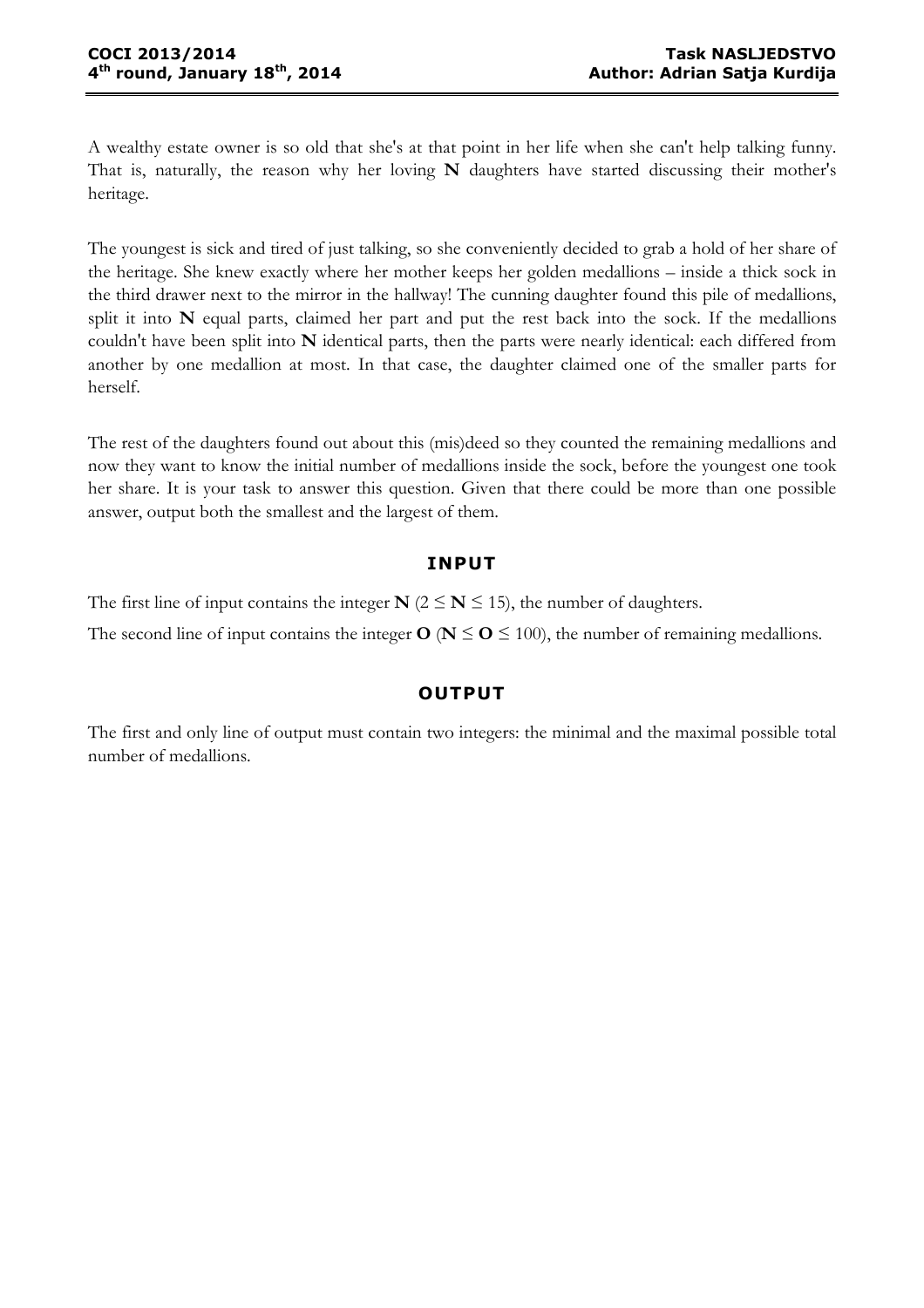| input               | input               |
|---------------------|---------------------|
| $\overline{2}$<br>5 | $\overline{3}$<br>5 |
| output              | output              |
| 9 10                | 7 7                 |
|                     |                     |

**Clarification of the first example:** There are two daughters, so that means the youngest daughter took half of the medallions. If there were initially 9 medallions, the youngest took 4, so 5 are remaining. If, by any chance, there were initially 10 medallions, she took 5 so there are also 5 remaining. Hence, the possible answers are both 9 and 10.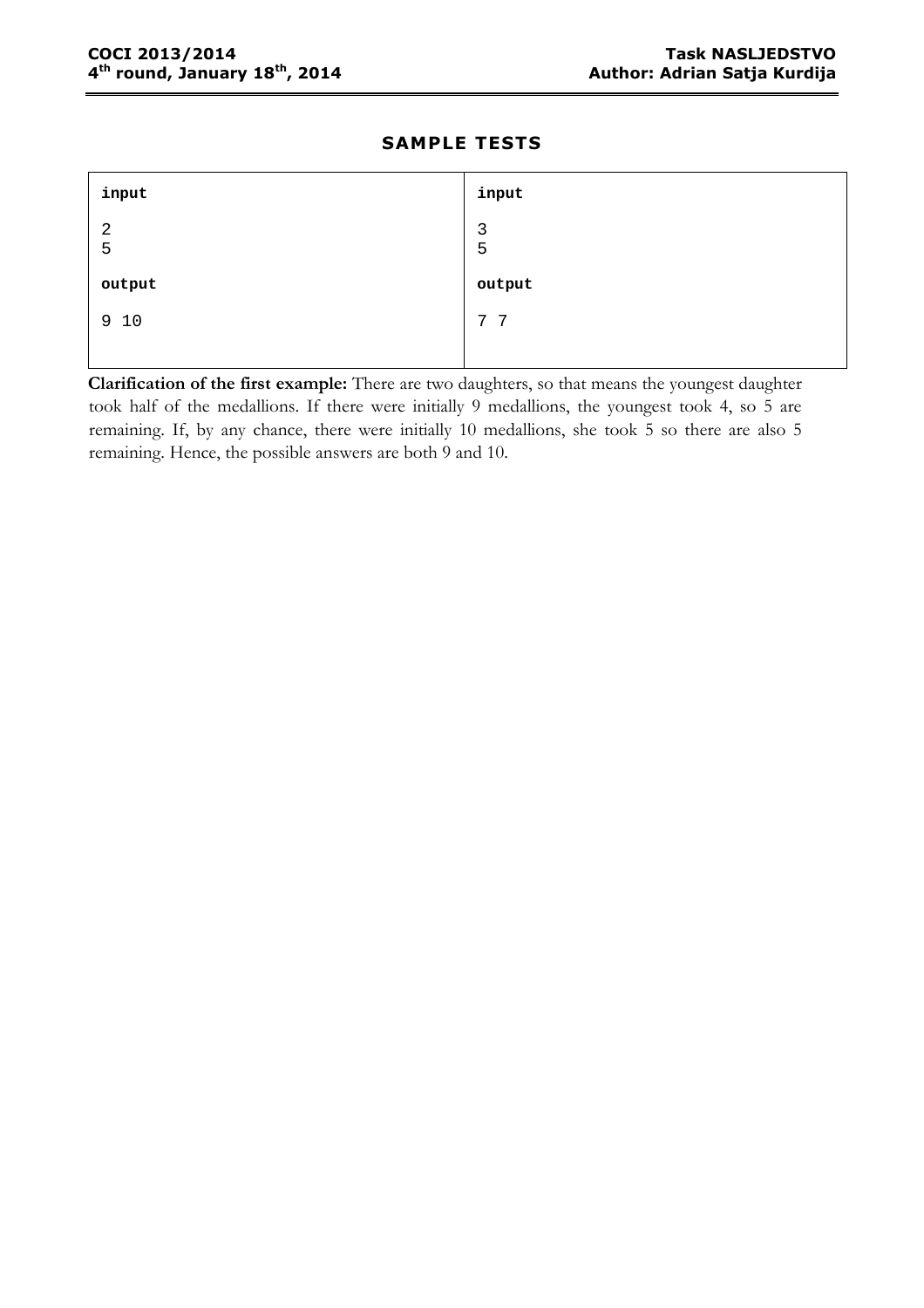A multinational company is asking you to help them genetically modify an apple. In order for the apples to grow faster, to get more of them, to make them bigger and make them look nicer and more simmetrical, the apple's DNA requires an insertion of a certain swine gene.

The apple's DNA is represented by a series of characters from the set {A, C, G, T}. The required swine gene is also comprised of charaters from this set. The apple's DNA should be injected with **some characters into some places**, so that the resulting sequence **contains a swine gene** somewhere (in successive locations). To make things a bit more complicated, inserting each of the characters A, C, G, T has its own **cost**.

Help this multinational company in achieving their goal with **the lowest possible total cost**. As a reward, you get a ton of their apples.

#### **INPUT**

The first line of input contains a sequence of **N** ( $1 \leq N \leq 10000$ ) characters which represent the apple's DNA.

The second line of input contains a sequence of **M** ( $1 \le M \le 5000$ ) characters which represent the swine gene that we want to insert into the apple's DNA.

Both the sequences are comprised only of characters from the set {A, C, G, T}.

The third line of input contains four integers from the interval [0, 1000]: the cost of inserting one character A, C, G, T, in that order.

### **OUTPUT**

The first and only line of output must contains the minimal total cost.

### **SCORING**

In test cases worth 80% of total points, **N** and **M** will not exceed 2000.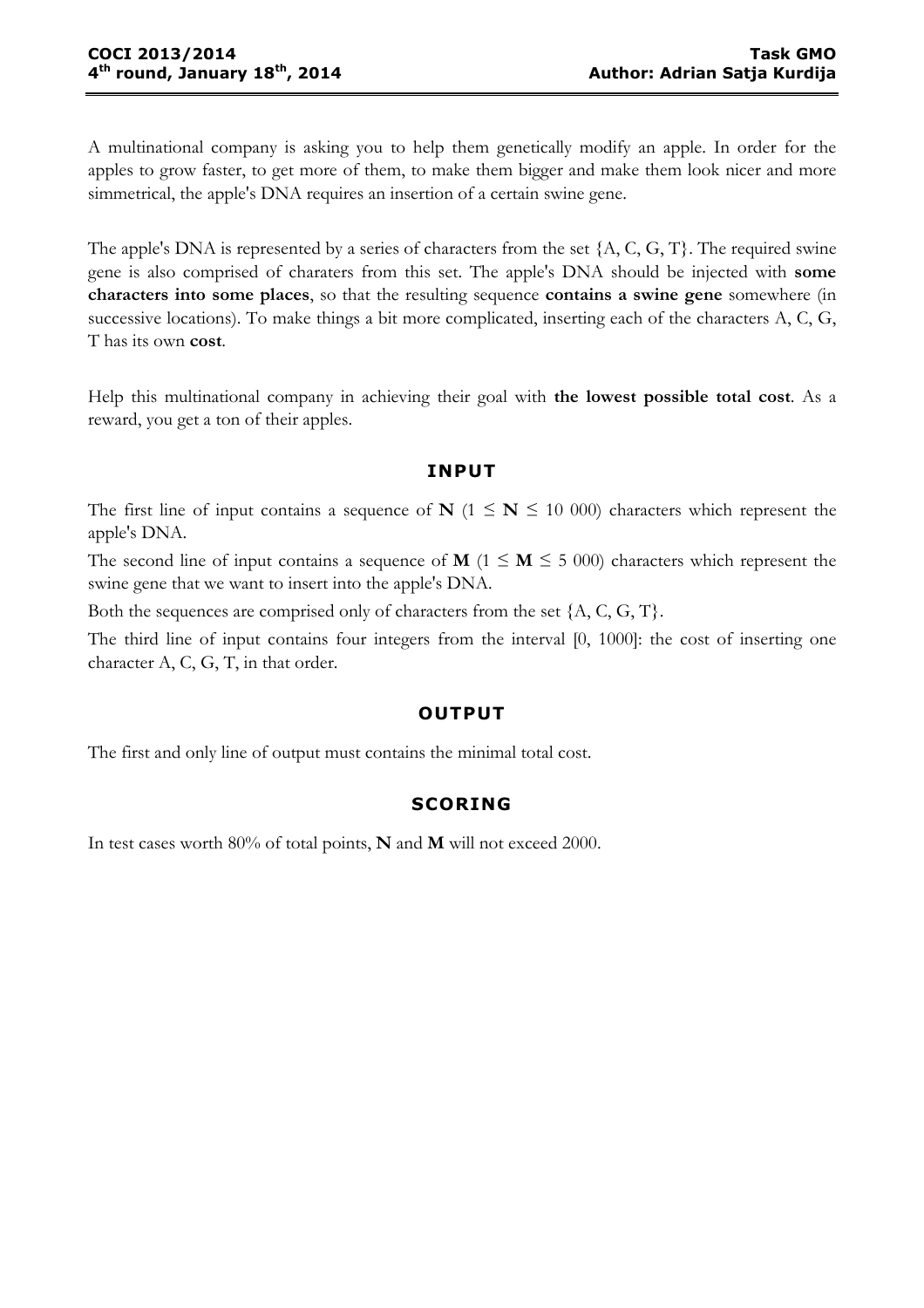| input                        | input                   | input                           |
|------------------------------|-------------------------|---------------------------------|
| <b>GTA</b><br>CAT<br>5 7 1 3 | TATA<br>CACA<br>3 0 3 0 | TCGCGAG<br>TGCAG<br>10 10 15 15 |
| output                       | output                  | output                          |
| 10                           | 3                       | 25                              |
|                              |                         |                                 |
|                              |                         |                                 |
|                              |                         |                                 |
|                              |                         |                                 |

**Clarification of the first example:** Some of the possible solutions are G**CA**TA and GT**C**A**T** (the inserted characters are bolded), the first solution costs  $7 + 5$ , the second  $7 + 3$ .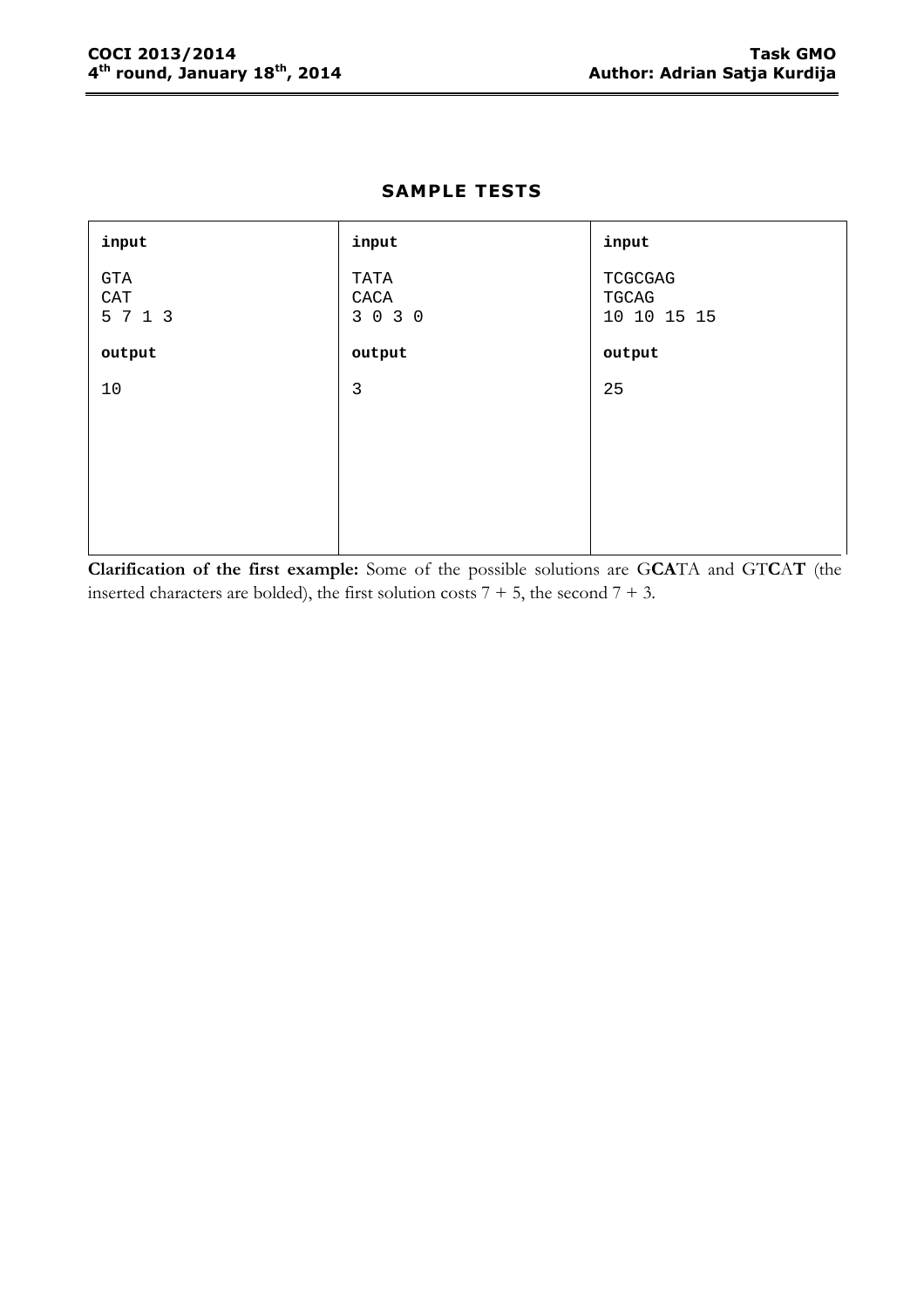In a Japanese monastery, otherwise known for serious fasting and ascetic life, the Head of the sumo wrestling section has decided to organise training-competitions for his **N** fighters. He determined the exact sequence of **M** fights and its participants (two fighters face each other per fight).

Just moments before the competition, the Head realised he could easily stir things up a bit! He could divide his fighters into two teams so that only fighters of different teams face each other in each fight. Since the fighting schedule has already been made and it doesn't meet this condition, and we mustn't change it for whatever zen reason there is, the Head is left with only one option. That is to divide the fighters into two teams so that the fighters from the same team face each other in a fight as late as possible.

Help the Head! For a given fighting schedule, determine the ordinal number of the first fight where two fighters from the same team have to face each other, under the condition that we divide them in the best possible way, so that the required fight takes place as late as possible. In all test data, such fight will definitely occur.

### **INPUT**

The first line of input contains the integer **N** ( $1 \leq N \leq 100000$ ), the number of fighters. The fighters are marked with numbers from 1 to **N**.

The second line of input contains the integer  $M$  ( $1 \le M \le 300000$ ), the number of fights.

Each of the following **M** lines contains fights in the order which they must take place. Each line contains two different integers from the interval [1, **N**]: the labels of fighters who are going to face each other.

#### **OUTPUT**

The first and only line of output must contain the ordinal number (from 1 to **M**) of the required fight.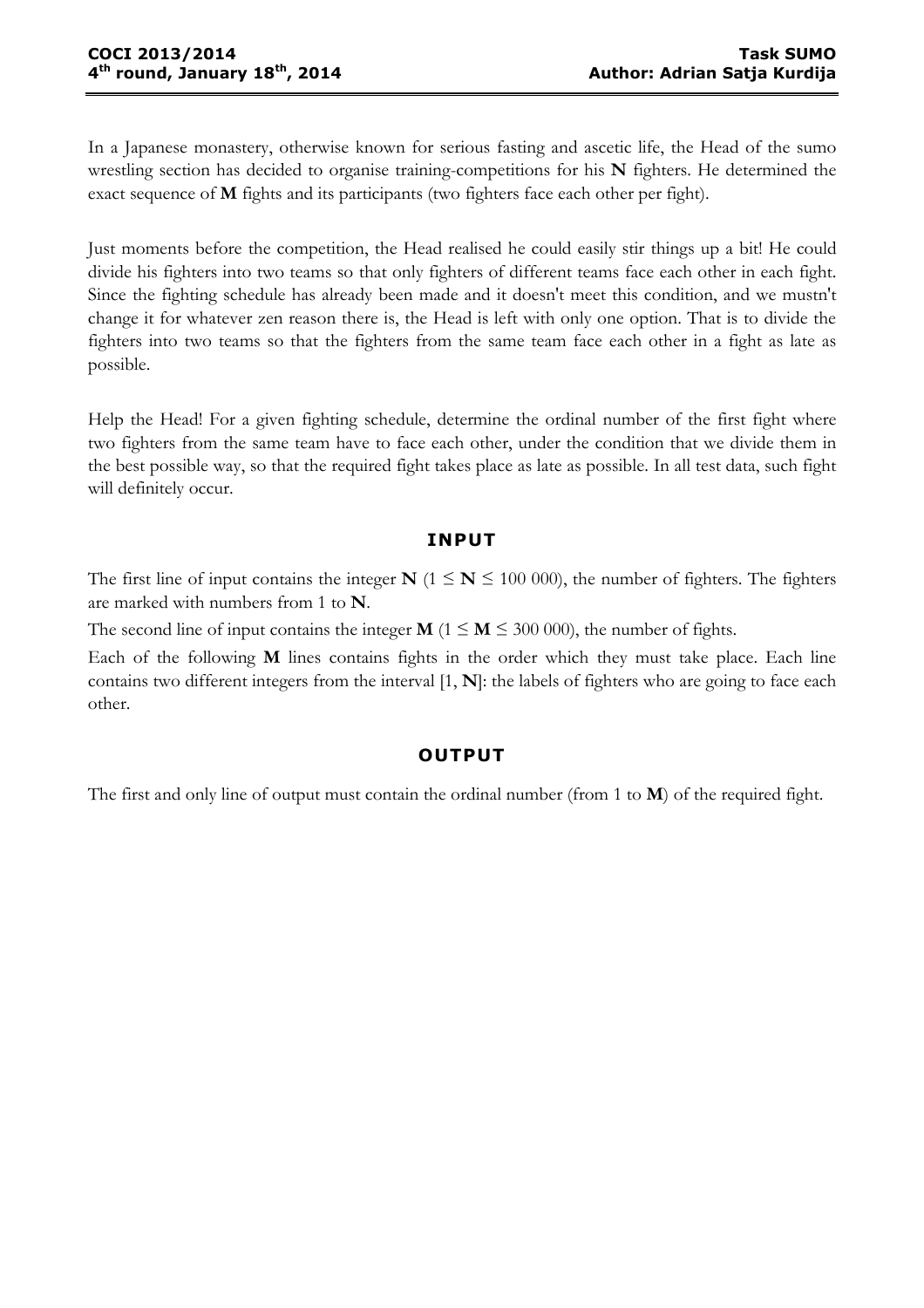#### **COCI 2013/2014 Task SUMO 4**

| input                          | input                            |
|--------------------------------|----------------------------------|
| 5                              | $\epsilon$                       |
| 5                              | 8                                |
| $1\quad2$                      | $\mathbf 1$<br>2                 |
| 2 <sub>3</sub>                 | $\mathsf{3}$<br>$\overline{4}$   |
| $\mathsf{3}$<br>$\overline{4}$ | 5<br>$\epsilon$                  |
| 4 5                            | $\overline{3}$<br>$\mathbf{1}$   |
| 5 <sub>1</sub>                 | $\epsilon$<br>$\mathbf{1}$       |
|                                | 5<br>$\overline{4}$              |
|                                | $\overline{2}$<br>$\overline{4}$ |
|                                | $\overline{a}$<br>$\epsilon$     |
|                                |                                  |
| output                         | output                           |
| 5                              | $\epsilon$                       |

# **SAMPLE TESTS**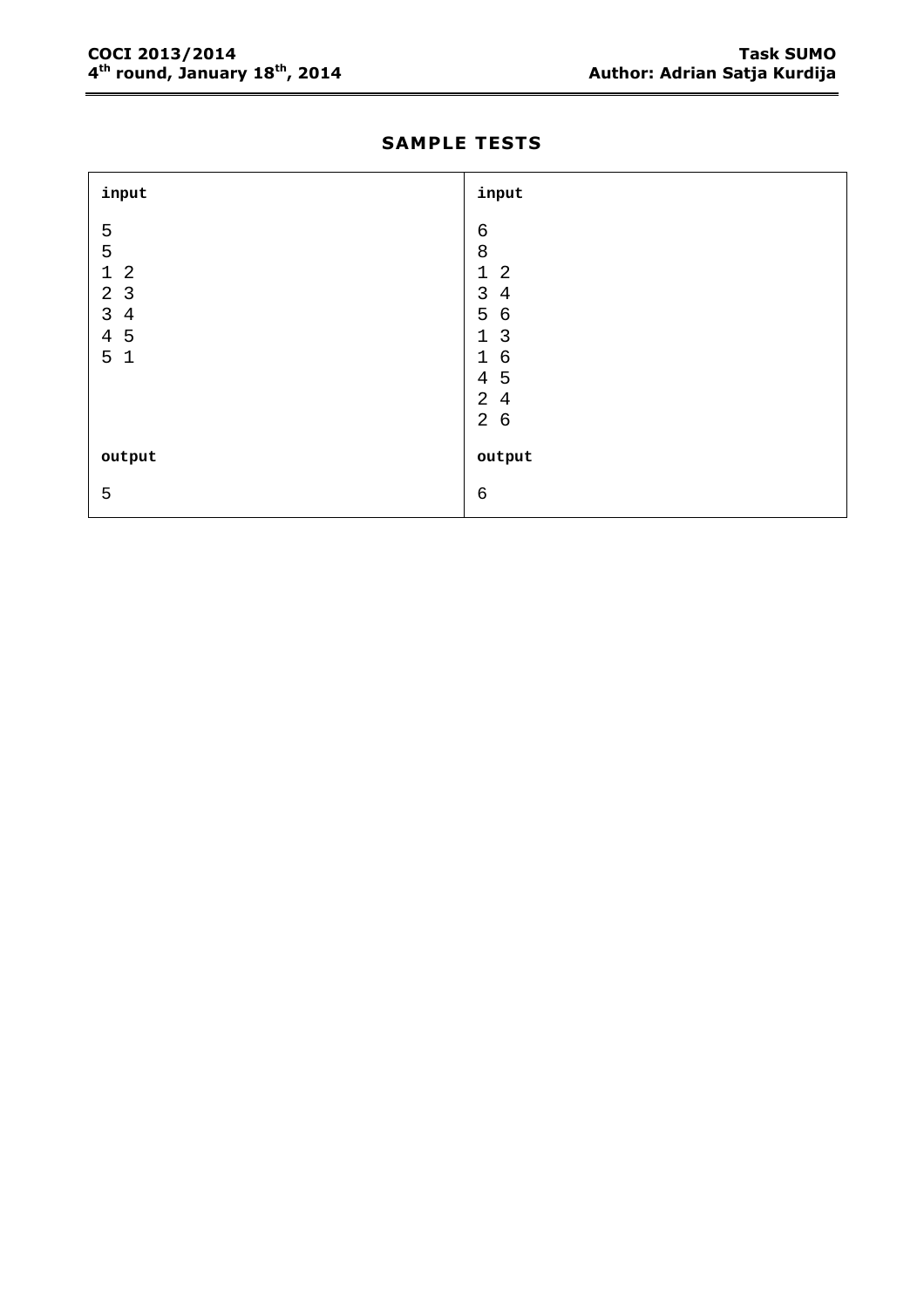A factory called Gumi-Gumi is dedicated to making tires. Their carving machine is responsible for carving fillisters into the tire. The tire has **N** vertical fillisters which divide the rubber into **N**+1 vertical parts. Horizontal cuts are made on each vertical part so that all parts comprising the vertical part are of **equal size**. The machine can make fillisters on **one or more not necessarily continuous** vertical sections in one cut, but it can only cut in a **straight line**.

An example of a tire cutting strategy, corresponding to the third sample test.



The topmost and the lowest lines represent a full horizontal cut, whereas the first and the last vertical lines are the ends of the tire.

You are given the shape of the tire. Your task is to calculate the minimal possible number of cuts necessary in order to obtain such shape.

### **INPUT**

The first line of input contains the integer  $N$  ( $1 \le N \le 100000$ ).

Each of the following **N**+1 lines contains an integer  $a_i$  (1  $\le a_i \le 100000$ ), representing the number of parts which the  $i<sup>th</sup>$  vertical section should consist of.

### **OUTPUT**

The first and only line of output must consist of the minimal number of cuts required.

# **SCORING**

In test cases worth 20% of total points, **N** will not exceed 100.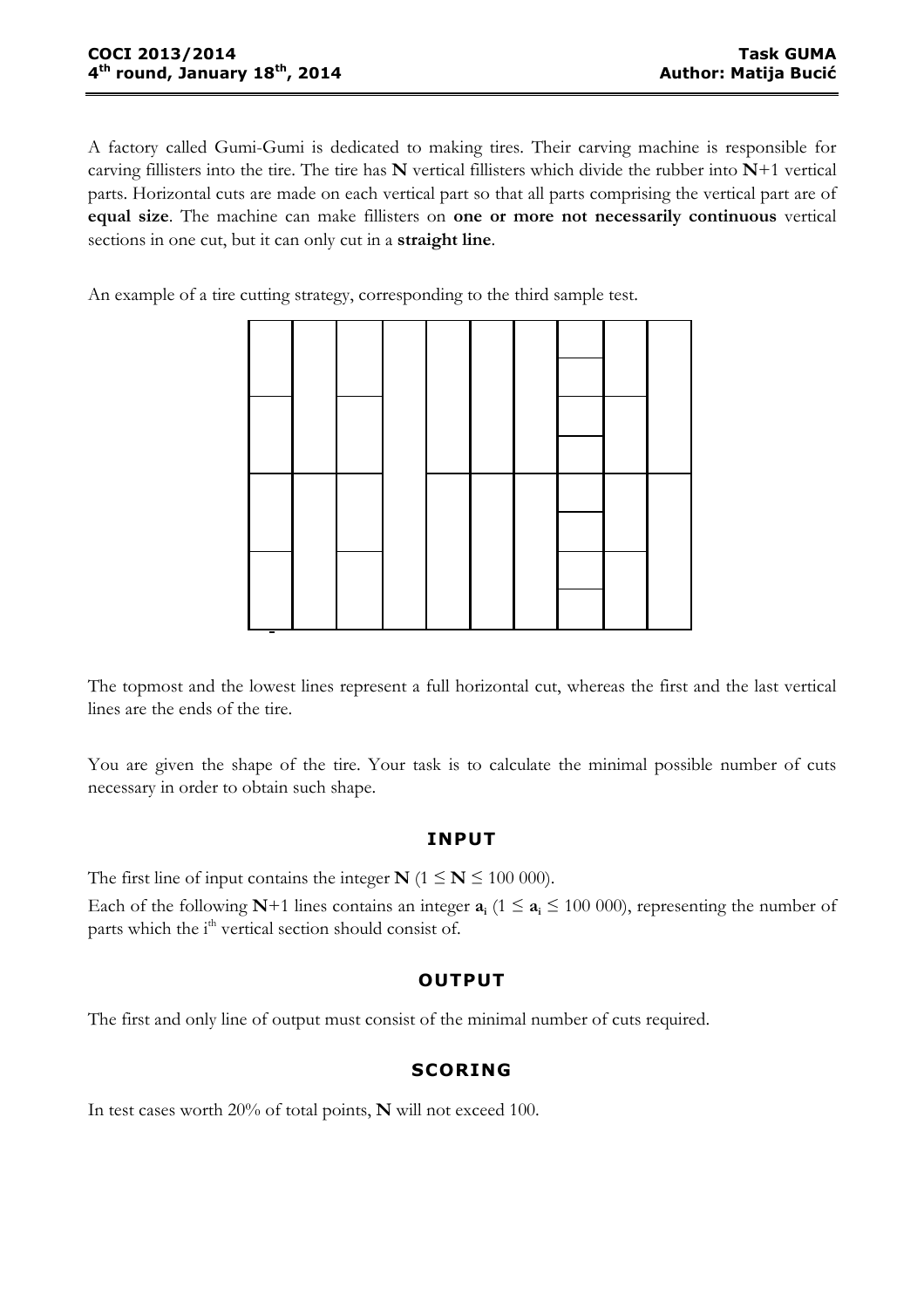| input       | input          | input          |
|-------------|----------------|----------------|
| $\mathbf 1$ | $\sqrt{2}$     | $\mathsf 9$    |
| $\sqrt{2}$  | $\mathfrak{Z}$ | $\sqrt{4}$     |
| 5           | $\overline{7}$ | $\overline{2}$ |
|             | 14             | $\sqrt{4}$     |
|             |                | $\mathbf{1}$   |
|             |                | $\sqrt{2}$     |
|             |                | $\sqrt{2}$     |
|             |                | $\sqrt{2}$     |
|             |                | $\,8\,$        |
|             |                | $\sqrt{4}$     |
|             |                | $\sqrt{2}$     |
|             |                |                |
| output      | output         | output         |
| 5           | 15             | $\overline{7}$ |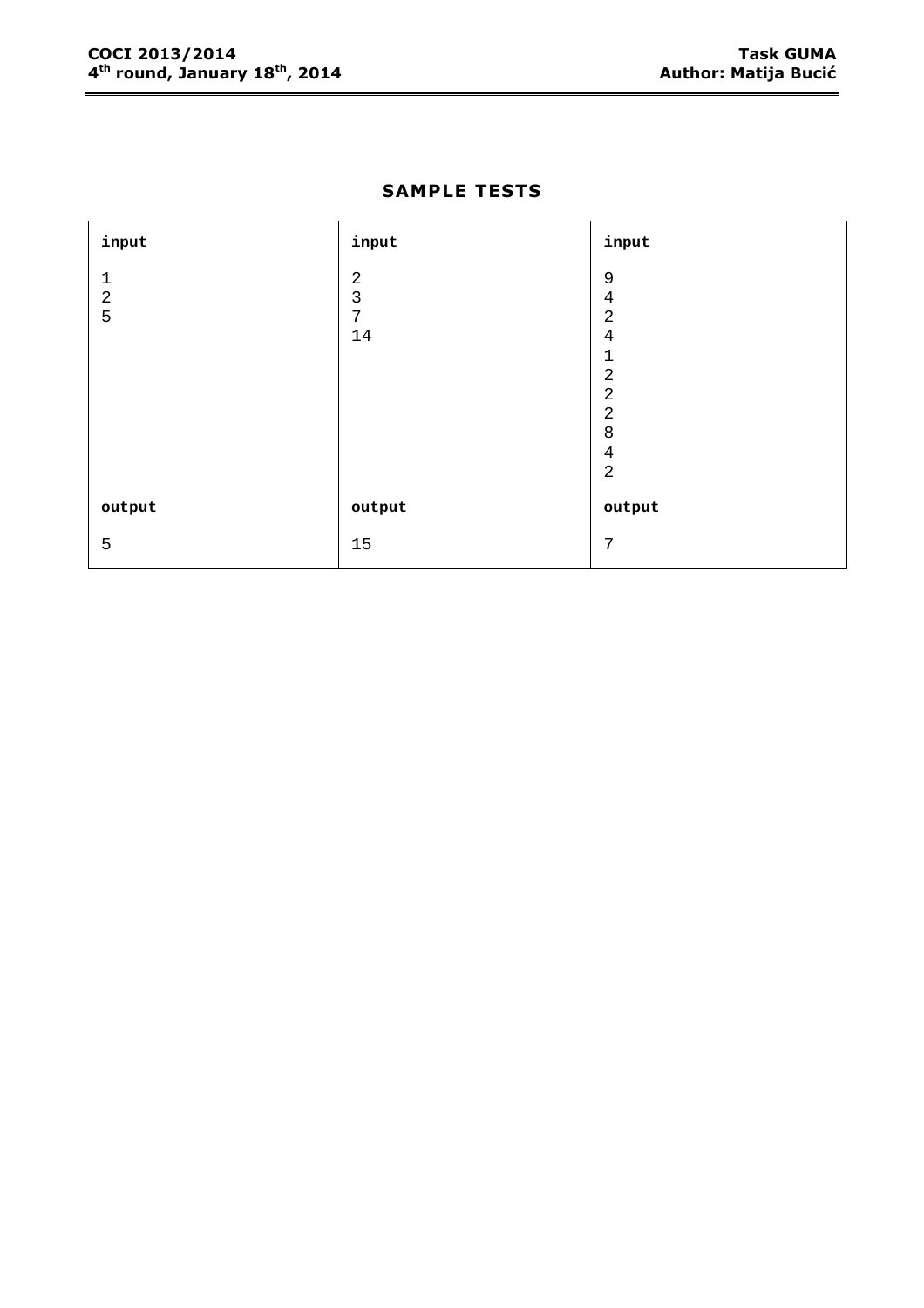Mirko is a party animal, so he has decided to organise an **endless amount** of parties for his friends. To satisfy the party's needs, he has decided to set up **N** tables with **candy** on them. We know the number of candies **b<sup>i</sup>** on each table. On **the first day** of the rest of eternity, Mirko is going to invite **one** friend per table, on **the second day** he will invite **two** friends per table, on **the third day three** friends... In general, obviously, on **the kth day** he is going to invite **k friends** per each table.

When his friends enter the room, **k** people will sit down at each table and they will divide the candies on their table in **k as large as possible equal pieces**, and **get rid of the possible remains**. After the candy division, because of jealousy and various other reasons, **only tables with the same amount of candy per capita will socialise together**. Mirko has all eternity to study the social dynamics of his parties. Firstly, he wants to know the answer to the following question: given an **s** between 1 and **N**, what is **the earliest day** when there is a group of **exactly s** tables socialising together?

As usual, Mirko is incapable of solving his own problems, so every few days he comes to you and asks you what the required number is, given an **s**. Alas, he has all eternity to ask questions, but you don't. Therefore, you are going to write a programme which outputs Mirko's required answers for each **s** from **1** to **N**.

**Please note:** Before each party, Mirko renews the candy supply on each table, meaning the supplies are equal to those before the first party. Additionally, all people leave from the current party before the next one starts.

### **INPUT**

The first line of input contains the integer  $N$  ( $1 \le N \le 100$ ).

The second line of input contains N integers, the *i*<sup>th</sup> number marking the number of candy on the *i*<sup>th</sup> table.

The numbers are from the interval  $[1, 10^8]$ .

### **OUTPUT**

Output **N** lines, each line containing a single integer.

The **s th** line should contain the required number for a group sized **s** or -1 if there will never be a group of that size.

### **SCORING**

In test cases worth 30% of total points, the number of candy on all tables will not exceed  $10<sup>3</sup>$ .

In test cases worth additional 30% of total points, the number of candy on all tables will not exceed  $10^6$ .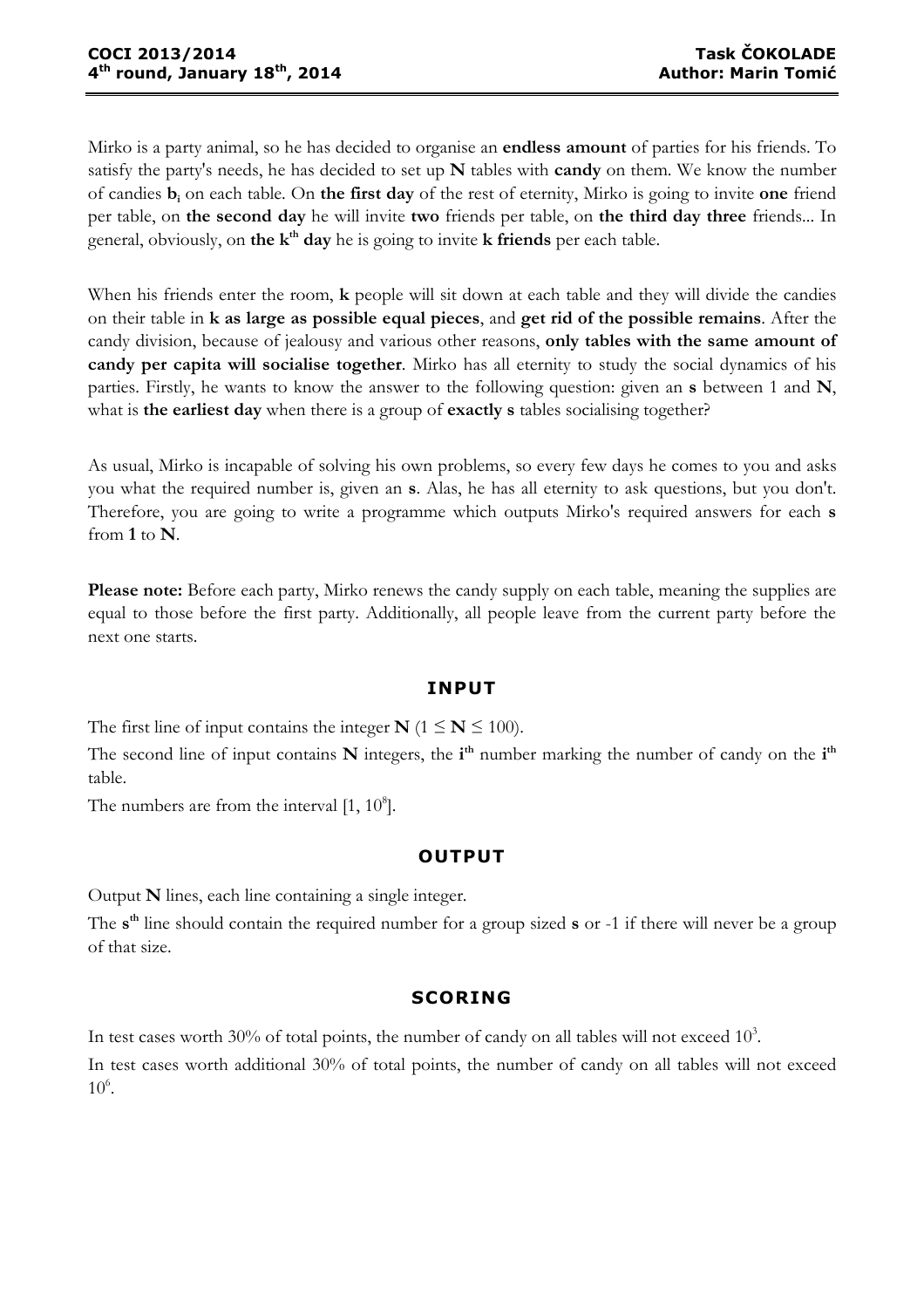| input                                                              | input                        | input                                                  |
|--------------------------------------------------------------------|------------------------------|--------------------------------------------------------|
| 5<br>11 10 9 6 4                                                   | 3<br>5 5 5                   | 8<br>12 16 95 96 138 56 205 84                         |
| output                                                             | output                       | output                                                 |
| $\mathbf{1}$<br>$\overline{2}$<br>$\mathsf{3}$<br>$\epsilon$<br>12 | $-1$<br>$-1$<br>$\mathbf{1}$ | $\mathbf 1$<br>5<br>14<br>49<br>96<br>97<br>139<br>206 |

**Clarification of the first example:** On the first day, each table will socialise only with itself so the answer for groups sized 1 is 1. Already on the second day, people sitting at tables 1 and 2 are going to get 5 candies per capita and socialise together, so the answer for a group sized 2 is 2.

On the third day, tables 1, 2 and 3 will socialise (because they all have 3 candies per capita).

On the sixth day, tables 1, 2, 3 and 4 will socialise (because they now have 1 candy per capita).

Finally, on the twelfth day, all tables will socialise together because they will all get zero candy per capita.

**Clarification of the second example:** All tables have the same amount of candy per capita, so a group sized less than 3 will never exist.